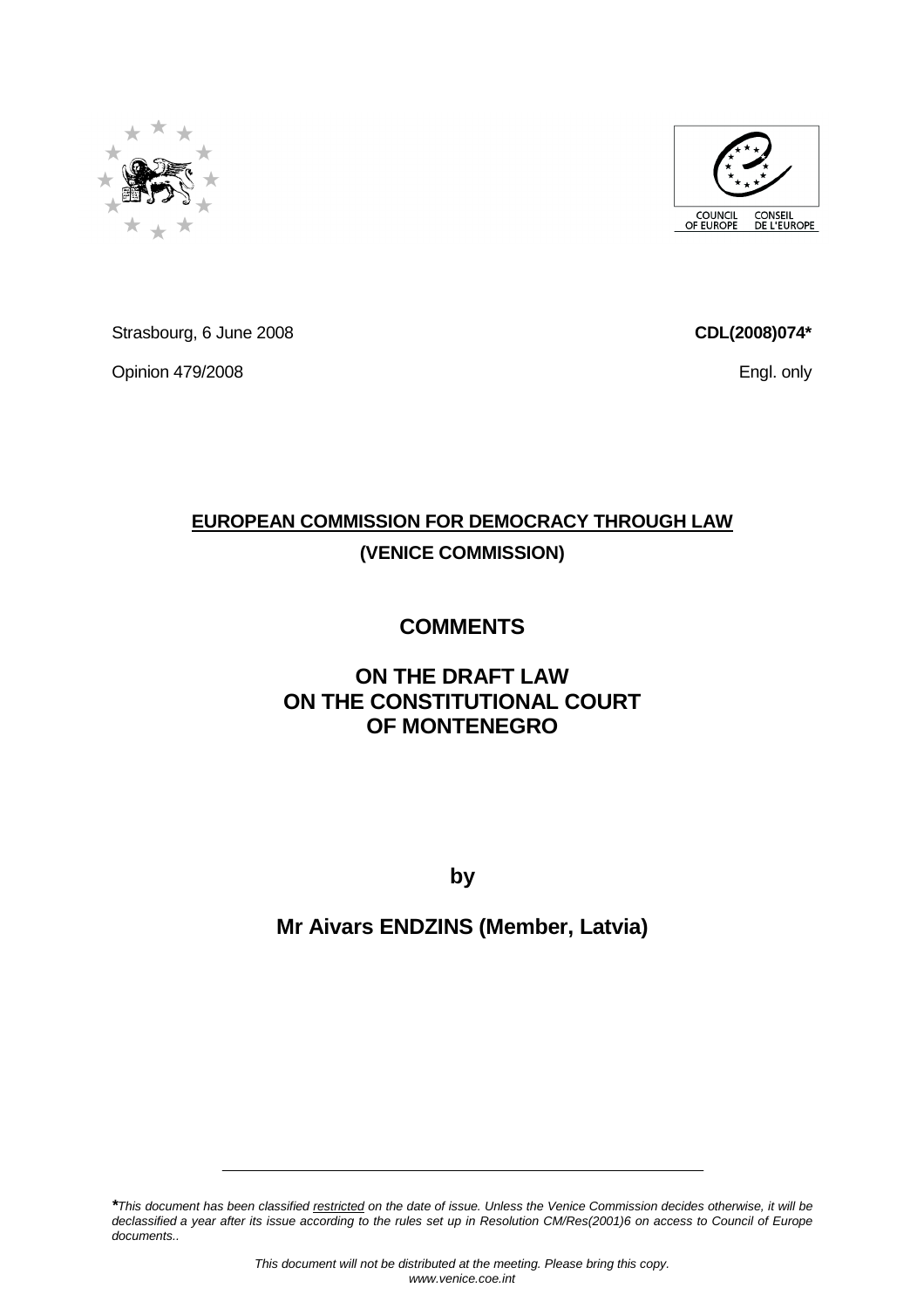1. The status of Republic of Montenegro's Constitutional Court as an independent institution has not been entrenched in the Draft Law. Therefore it would be recommended to express Article 1 in the following wording:

 "The Constitutional Court of Montenegro (hereinafter – the Constitutional Court) is an independent institution of judicial power, which within the jurisdiction set forth in the Constitution of Montenegro (hereinafter – the Constitution) and this Law shall regulate the organisation of the Constitutional Court, the proceedings before the Constitutional Court, the legal effect of its decisions and other issues relevant for the work of the Constitutional Court."

It would be advisable to supplement Article 1 with the second part- "Direct or indirect interference with the actions of the Constitutional Court in relation to judging shall not be permissible".

- 2. As an additional guarantee of the independence of the Constitutional Court, it would also be advisable to supplement Article 4 (its second part) with the following text: "Budget claims by the Government shall not be amended without the agreement of the Constitutional Court."
- 3. Article 7 of the Draft Law provides that "The President and judge of the Constitutional Court shall be elected and dismissed in a manner and under conditions prescribed by the Constitution."

The above procedure is established by Articles 82, 91, 95, 153 and 154 of the Constitution. Unfortunately, neither the Constitution nor the Draft Law determine the procedure of the choice of candidates, it is not determined whether the personal data of the candidates are published, whether the candidates are being invited to the sitting of the Parliament's Legal Affairs Committee before the elections take place at the Parliament, whether the above Committee expresses its conclusion on the candidates etc.

The second part of Article 153 establishes that "The Constitutional Court judge shall be elected for the period of nine years". It may create problems as concerns the doctrine of the continuity of the established constitutional proceedings, as it may happen that the whole body of the Court changes at one and the same time.

It follows neither from the Constitution nor from the Draft Law whether one and the same person may repeatedly be nominated and elected for the office of the Constitutional Court judge. In principle, the option of re-election may undermine the independence of a judge. There are States in which Constitutional Court judges are nominated without the limitation of the term of office (e.g. Belgium, Austria, Armenia) or the reappointment is possible only once (for example – Hungary). Article 103 of the Republic of Lithuania Constitution, for example, provides that the Constitutional Court shall consist of nine justices, each appointed for a single nine-year term of office, but every three years, one-third of the Constitutional Court shall be reconstituted.

When organizing the Constitutional Court in Lithuania, 3 justices were elected for a 3 year term, 3 justices for a six year term and 3 justices – for a nine year term of office. The justices, who have initially not been elected for a 9 year term of office, after three years – during the next process of rotation - may be elected for the whole 9-year cycle.

Perhaps it is possible to envisage also something similar in the Draft Law?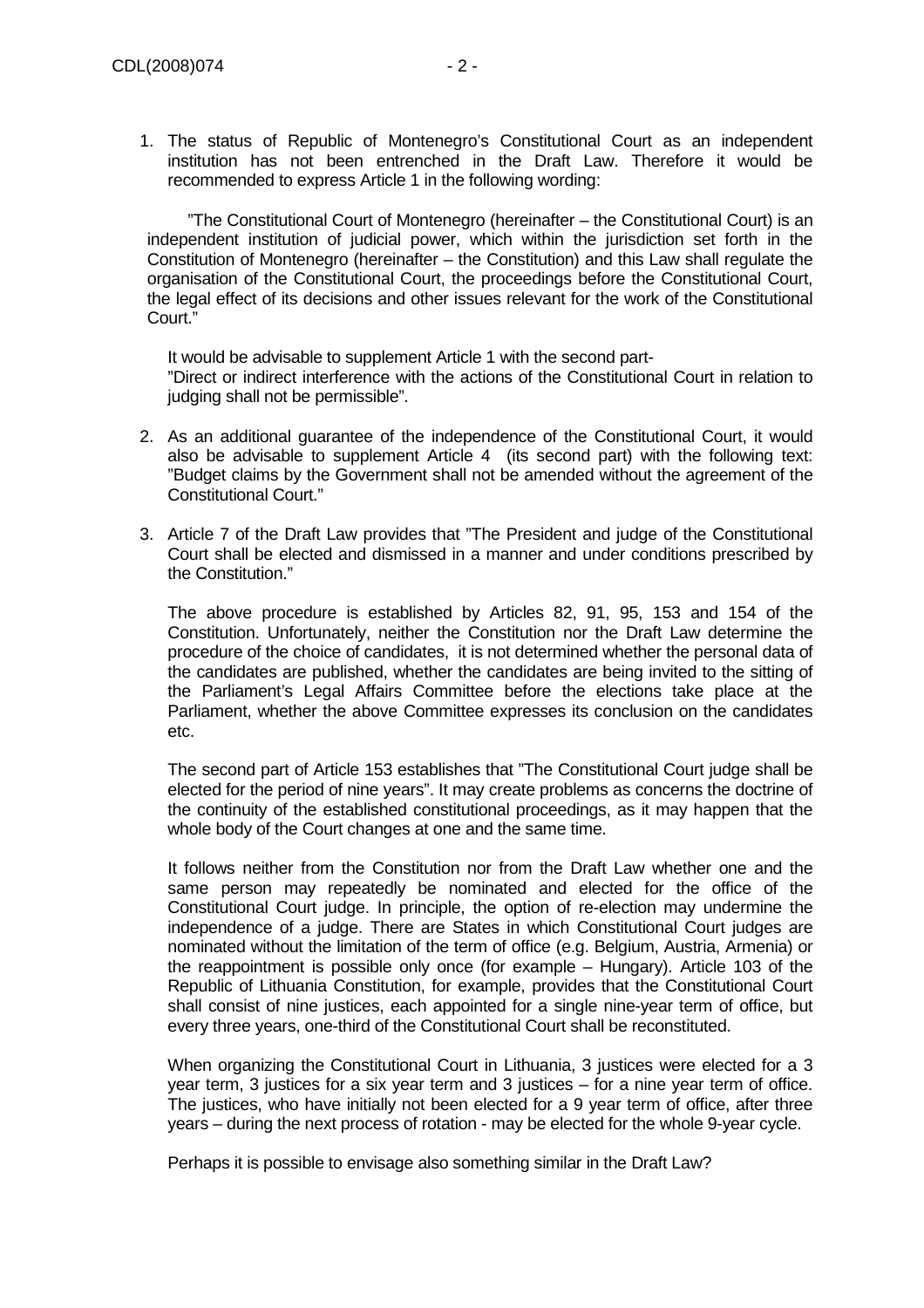Article 10 of the Draft Law shall definitely be supplemented by the second part, stating – " If upon termination of authority of office of a Constitutional Court justice or upon his//her reaching the retirement age the Parliament has not confirmed another justice, the authority of the Constitutional Court justice shall be regarded as prolonged to the moment of confirmation by the Parliament of a new justice and he/she has sworn the oath," or "In case the new justice was not appointed on the fixed time, the justice, whose term of office has expired, shall act for him/her until the new justice is appointed and takes an oath."

This amendment should ensure the continuity of the work of the Constitutional Court.[ See COL – JU (2008)02, VADEMECUM on Constitutional justice (revised)].

- 4. The Draft Law should be supplemented with specific norms on the salary and social guarantees of the Constitutional Court judges. The more so because Article 18 of the Draft Law envisages the salary of Secretary General of the Constitutional Court and his/her Deputy. The norms on the immunity and the potential disciplinary liability are also not included in the Draft Law.
- 5. Article 149 of the Constitution establishes an area of authority for the Constitutional Court. To my mind it is too extensive and may end in the Court being overloaded. The last part of the above Article, which determines that "The Constitutional Court shall monitor the enforcement of constitutionality and legality and shall inform the Parliament about the noted cases of unconstitutionality and illegality" is not conceivable.

Such a formulation reminds the once in the socialist system existing universal supervision by the Procurator's Office.

6. Article 150, the third part, which establishes that "The Constitutional Court itself may also initiate the procedure for the assessment of constitutionality and legality" is directly related to the above formulation.

If the Constitutional Court may initiate cases, then it becomes the accomplice of passing any anti-constitutional or illegal normative act. Besides, it may cause the possibility of politicisation of the Constitutional Court. At the beginning of the 90's such a norm existed in the Russian Federation. Later the Constitutional Court of Russia took part (and on its own initiative) in the conflict between the President and the State Council. At the present moment the above norm is not included in the Constitutional Court Law of the Russian Federation.

7. To my mind the structure of Section III of the Draft Law should be changed. It would be more logical to start by specifying who - within the categories of cases, existing in the authority of the Constitutional Court – has the right of submitting a claim. At the present moment it follows from the first part of Article 150 that "Any person may file an initiative to start the procedure for the assessment of constitutionality and legality ", but at the same time it follows from the second part of the same Article that "The procedure before the Constitutional Court for the assessment of constitutionality and legality may be initiated by the court , other state authority, local self-government authority and five members of the Parliament."

Evidently, it is necessary to first determine who has the right of submitting the claim and only then specify the range of participants to the case and the representatives, authorised by them. Thus, Article 21 of the existing Draft Law shall be materially specified.

8. It would be necessary to specify what concrete requirements are established for any claim, which is being submitted to the Constitutional Court, including an account of the